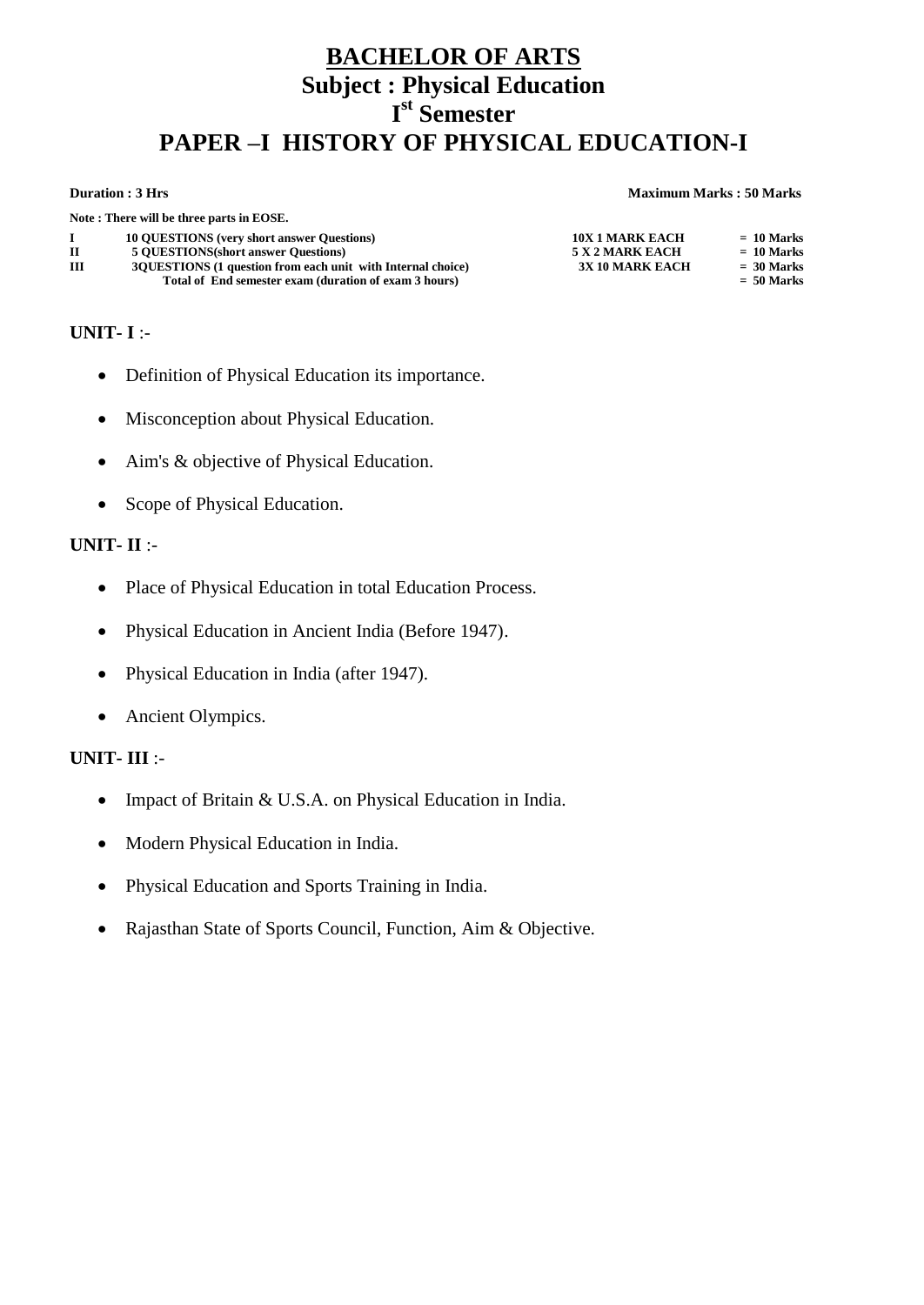# **BACHELOR OF ARTS Subject : Physical Education I st Semester PAPER –II FOUNDATION OF PHYSICAL EDUCATION-I**

### **Duration : 3 Hrs Maximum Marks : 50 Marks**

|   | Note: There will be three parts in EOSE.                      |                        |              |
|---|---------------------------------------------------------------|------------------------|--------------|
|   | <b>10 OUESTIONS</b> (very short answer Questions)             | <b>10X 1 MARK EACH</b> | $= 10$ Marks |
|   | <b>5 OUESTIONS(short answer Questions)</b>                    | 5 X 2 MARK EACH        | $= 10$ Marks |
| Ш | 30 JUESTIONS (1 question from each unit with Internal choice) | <b>3X 10 MARK EACH</b> | $= 30$ Marks |
|   | Total of End semester exam (duration of exam 3 hours)         |                        | $= 50$ Marks |

## **UNIT- I** :- **Biological Foundation.**

- $\bullet$  Heridity & Environment & its effect.
- Stage of Growth & Development.
- Principles of Growth and Development.
- Factor's effecting Growth & Development.
- Differences between Growth & Development.

## **UNIT- II** :- **Psychological Foundation.**

- Meaning of Psychology. Importance of Psychology for Teacher.
- Role of Psychological Elements in Physical Education. Motion about mind and body.
- Psycho-Physical Unity.
- Learning. Learning Theories. Law of Learning.

## **UNIT- III** :- **Philosophical Foundation.**

- Idealism and Physical Education.
- Pragmatism and Physical Education.
- Naturalism and Physical Education.
- Existentialism and Physical Education.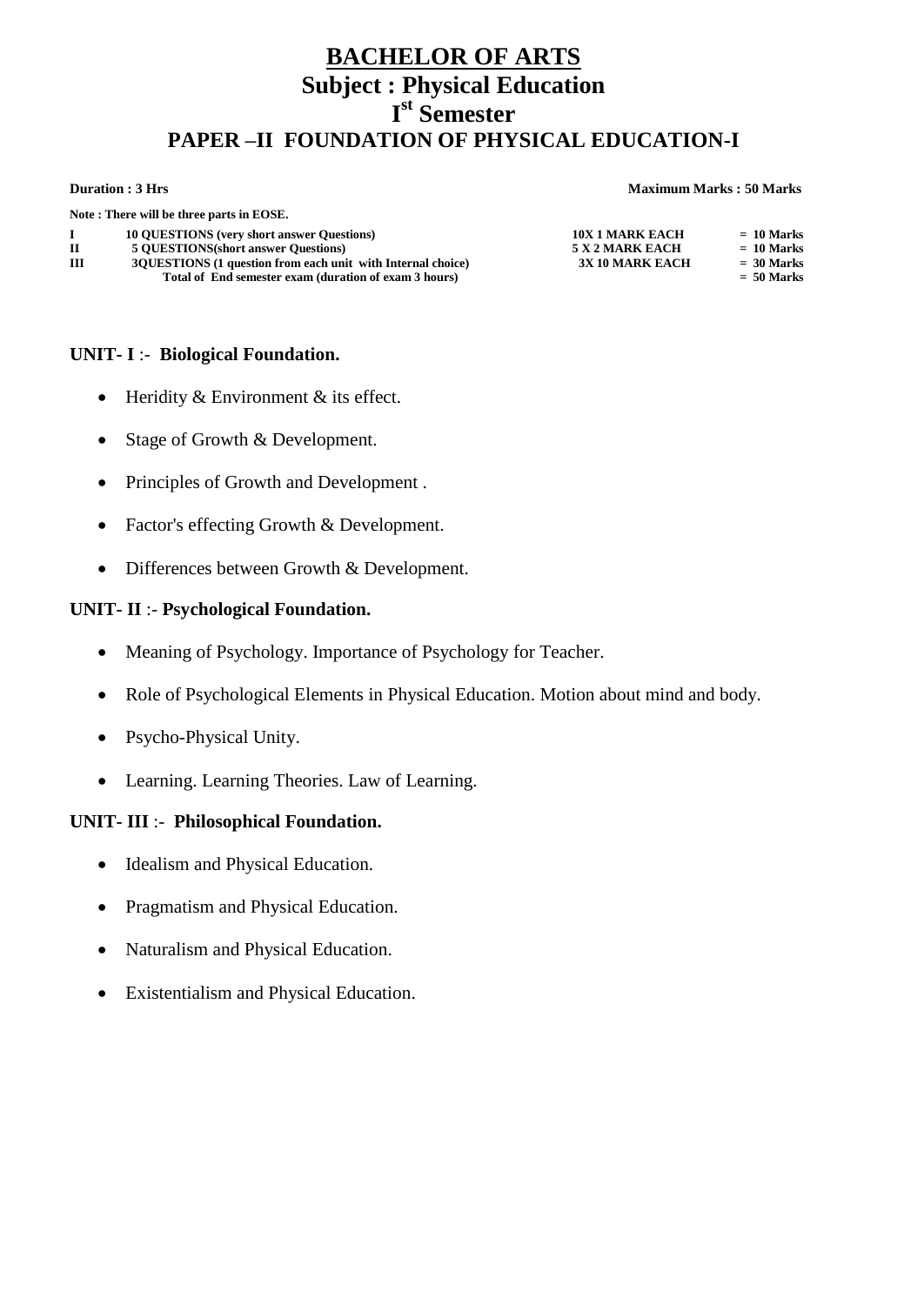# **BACHELOR OF ARTS Subject : Physical Education II nd Semester PAPER –I HISTORY OF PHYSICAL EDUCATION-II**

### **Duration : 3 Hrs Maximum Marks : 50 Marks**

|   | Note: There will be three parts in EOSE.                      |                        |              |  |
|---|---------------------------------------------------------------|------------------------|--------------|--|
|   | <b>10 OUESTIONS</b> (very short answer Questions)             | <b>10X 1 MARK EACH</b> | $= 10$ Marks |  |
| п | <b>5 OUESTIONS</b> (short answer Questions)                   | 5 X 2 MARK EACH        | $= 10$ Marks |  |
| ш | 30 JUESTIONS (1 question from each unit with Internal choice) | 3X 10 MARK EACH        | $=$ 30 Marks |  |
|   | Total of End semester exam (duration of exam 3 hours)         |                        | $= 50$ Marks |  |

**UNIT- I** :-

- Write about Arjuna Award, Dronacharya Award, Maulana Abdul Kalam Azad Trophy, Major Dhyan Chand, Guru Vashist and Rajiv Gandhi Khel Ratan.
- History of Olympic Games.
- Modern Olympic Games.
- Objective of Olympic Games, Moto and Flag. Charter opening & Closing.
- India Olympic Association, Federation.

## **UNIT- II** :-

- Contribution of the Growth of Physical Education by leader's Movements.
- All India Council of Sports.
- National Physical Efficiency Drive.

## **UNIT- III** :-

- Turnverein Movement.
- T.M.C.A. and its Contribution.
- Contribution in India by:-

G.D. Sondhi.

Rajkumari Amrit Kaur.

Dr. P.M. Joseph.

Shri H.C. Buck.

Prof. Karan Singh Ajmer Singh.

Asia Games, S.A.F. Games. National Games

Para Olympic.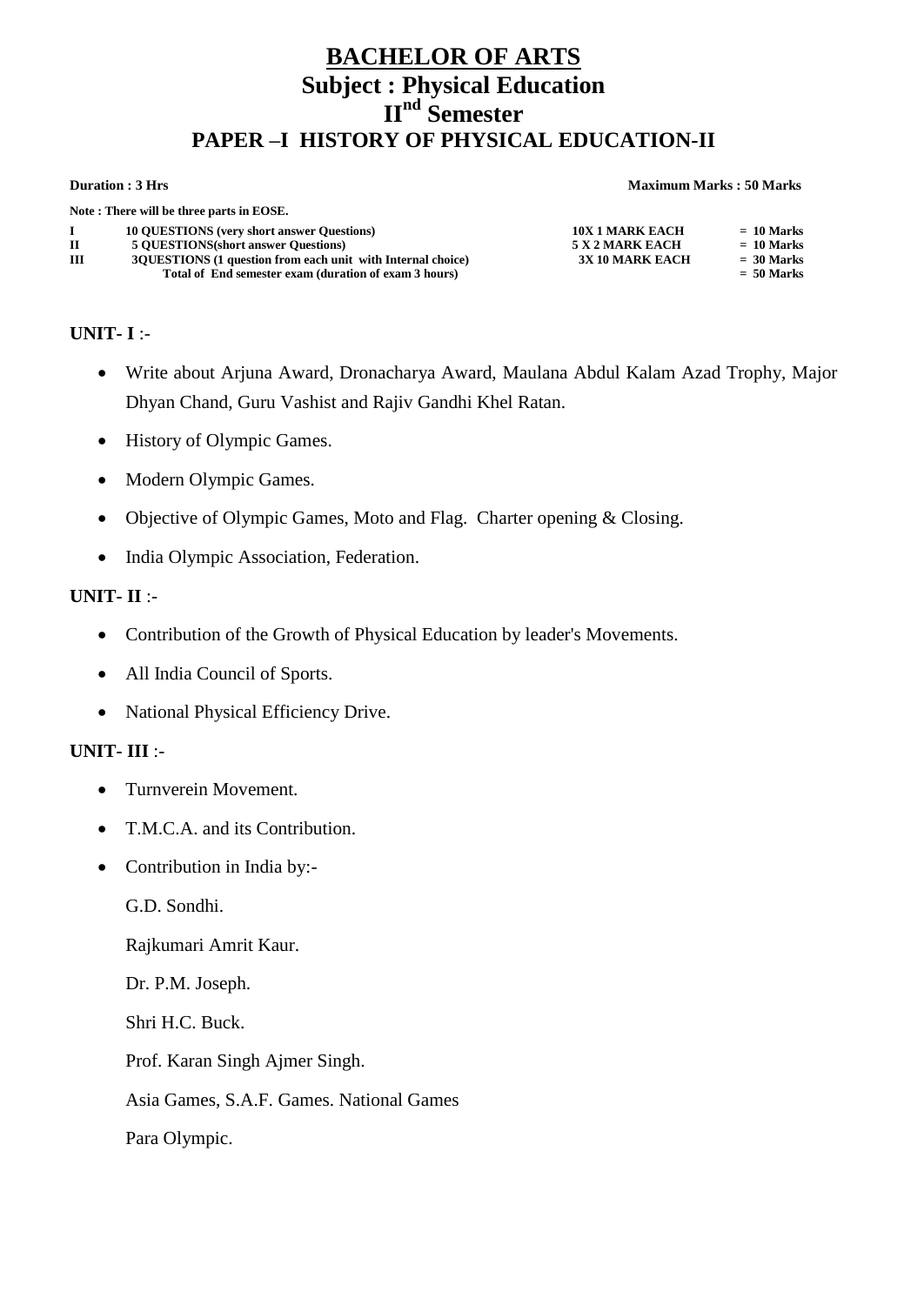# **BACHELOR OF ARTS Subject : Physical Education II nd Semester PAPER –II FOUNDATION OF PHYSICAL EDUCATION-II**

### **Duration : 3 Hrs Maximum Marks : 50 Marks**

|             | Note: There will be three parts in EOSE.                                                                             |                        |                              |
|-------------|----------------------------------------------------------------------------------------------------------------------|------------------------|------------------------------|
|             | <b>10 OUESTIONS</b> (very short answer Questions)                                                                    | <b>10X 1 MARK EACH</b> | $= 10$ Marks                 |
| $\mathbf H$ | <b>5 OUESTIONS</b> (short answer Questions)                                                                          | 5 X 2 MARK EACH        | $= 10$ Marks                 |
| Ш           | 3QUESTIONS (1 question from each unit with Internal choice)<br>Total of End semester exam (duration of exam 3 hours) | <b>3X 10 MARK EACH</b> | $=$ 30 Marks<br>$= 50$ Marks |

## **UNIT- I** :- **Physiological Foundation.**

- Respiratory System.
- Circulatory System.
- Muscles & type of Muscles.
- General Benefits of Exercise.

## **UNIT- II** :-

- Psychological Factor's effecting sports Performance.
- Benefits of Different type of Exercise to the various system of the body.
- Role of Social Institution in Development of personality through Publication in games & Sports.

## **UNIT- III** :- **SOCIOLOGICAL FOUNDATION :**

- Physical Education and sports as a need of the Society.
- Sociological Implication of Physical Education and sports.
- Physical activities and sports as a Man's cultural Heritage.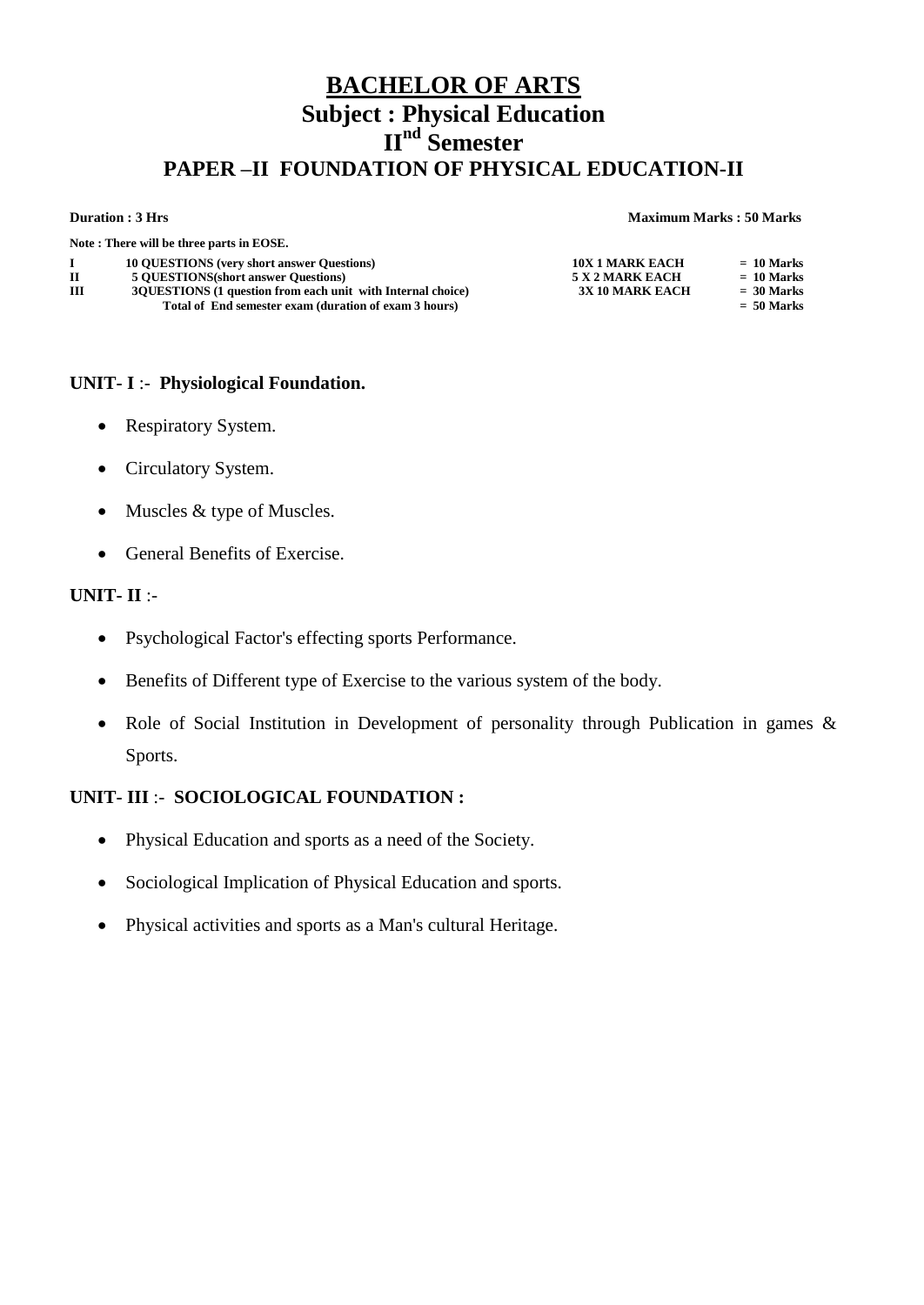# **BACHELOR OF ARTS Subject : Physical Education III rd Semester PAPER –I ANATOMY AND PHYSIOLOGY OF EXERCISE -I**

### **Duration : 3 Hrs Maximum Marks : 50 Marks**

|   | Note: There will be three parts in EOSE.                      |                        |              |
|---|---------------------------------------------------------------|------------------------|--------------|
|   | <b>10 OUESTIONS</b> (very short answer Questions)             | <b>10X 1 MARK EACH</b> | $= 10$ Marks |
| П | <b>5 OUESTIONS</b> (short answer Questions)                   | 5 X 2 MARK EACH        | $= 10$ Marks |
| Ш | 30 JUESTIONS (1 question from each unit with Internal choice) | 3X 10 MARK EACH        | $= 30$ Marks |
|   | Total of End semester exam (duration of exam 3 hours)         |                        | $= 50$ Marks |

## **UNIT- I** :-

- Meaning and concept of Anatomy.
- Meaning of Physiology and Exercise Physiology.
- Need and importance of Anatomy and Physiology in Physical Education.
- Definition of cell, Tissue, Organs.
- Microscopic Structure of cell.

## **UNIT- II** :-

- Elementary knowledge of skeleton system.
- Joints and types at joints,- Terminology of various movement around joints.
- Types of Muscles.
- Structure of Muscles.
- Characteristics of Muscles.

- Cardio vascular System.
- Respiratory System.
- Digestive System.
- Nervous System.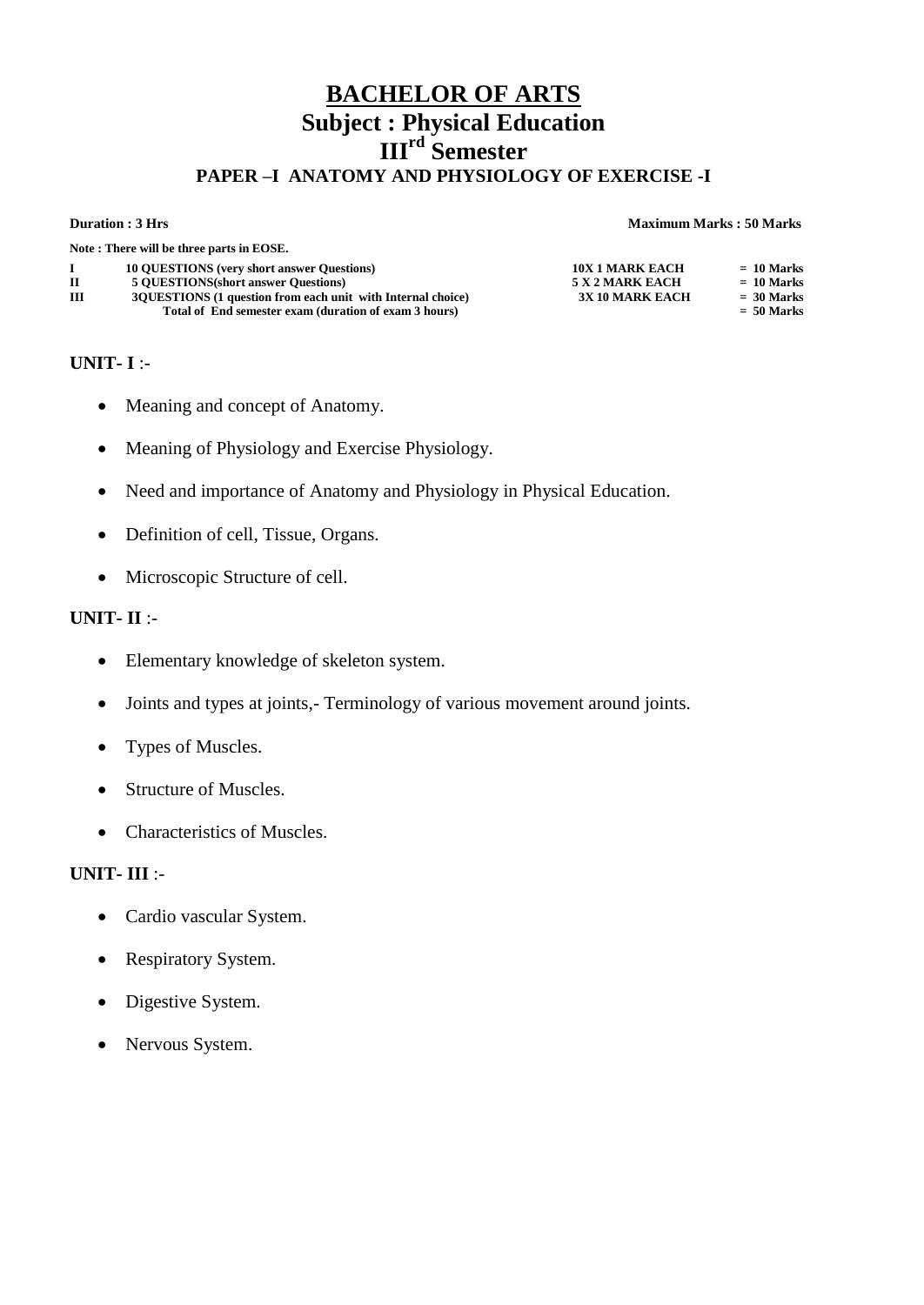# **BACHELOR OF ARTS Subject : Physical Education IIIrd Semester PAPER –II MANAGEMENT & METHODS OF PHYSICAL EDUCATION-I**

### **Duration : 3 Hrs Maximum Marks : 50 Marks**

|   | Note: There will be three parts in EOSE.                                                                               |                        |                              |
|---|------------------------------------------------------------------------------------------------------------------------|------------------------|------------------------------|
|   | <b>10 OUESTIONS</b> (very short answer Questions)                                                                      | <b>10X 1 MARK EACH</b> | $= 10$ Marks                 |
| п | <b>5 OUESTIONS</b> (short answer Questions)                                                                            | 5 X 2 MARK EACH        | $= 10$ Marks                 |
| Ш | 30 JUESTIONS (1 question from each unit with Internal choice)<br>Total of End semester exam (duration of exam 3 hours) | 3X 10 MARK EACH        | $= 30$ Marks<br>$= 50$ Marks |
|   |                                                                                                                        |                        |                              |

## **UNIT- I** :- **INTRODUCTION**

- Meaning and importance of 'Teaching methods'.
- Types of Teaching method.
- Principle of teaching.

## **UNIT- II** :- **ORGANIZATIONS**

Organization of sports for educational institutes:-

- National level.
- State level.
- District level.
- Village level.

## **UNIT- III** :- **TOURNAMENTS :**

- Meaning of tournament.
- Types of tournaments.
- Method of drawing fixtures.
- Merit and demerits of different types of tournaments.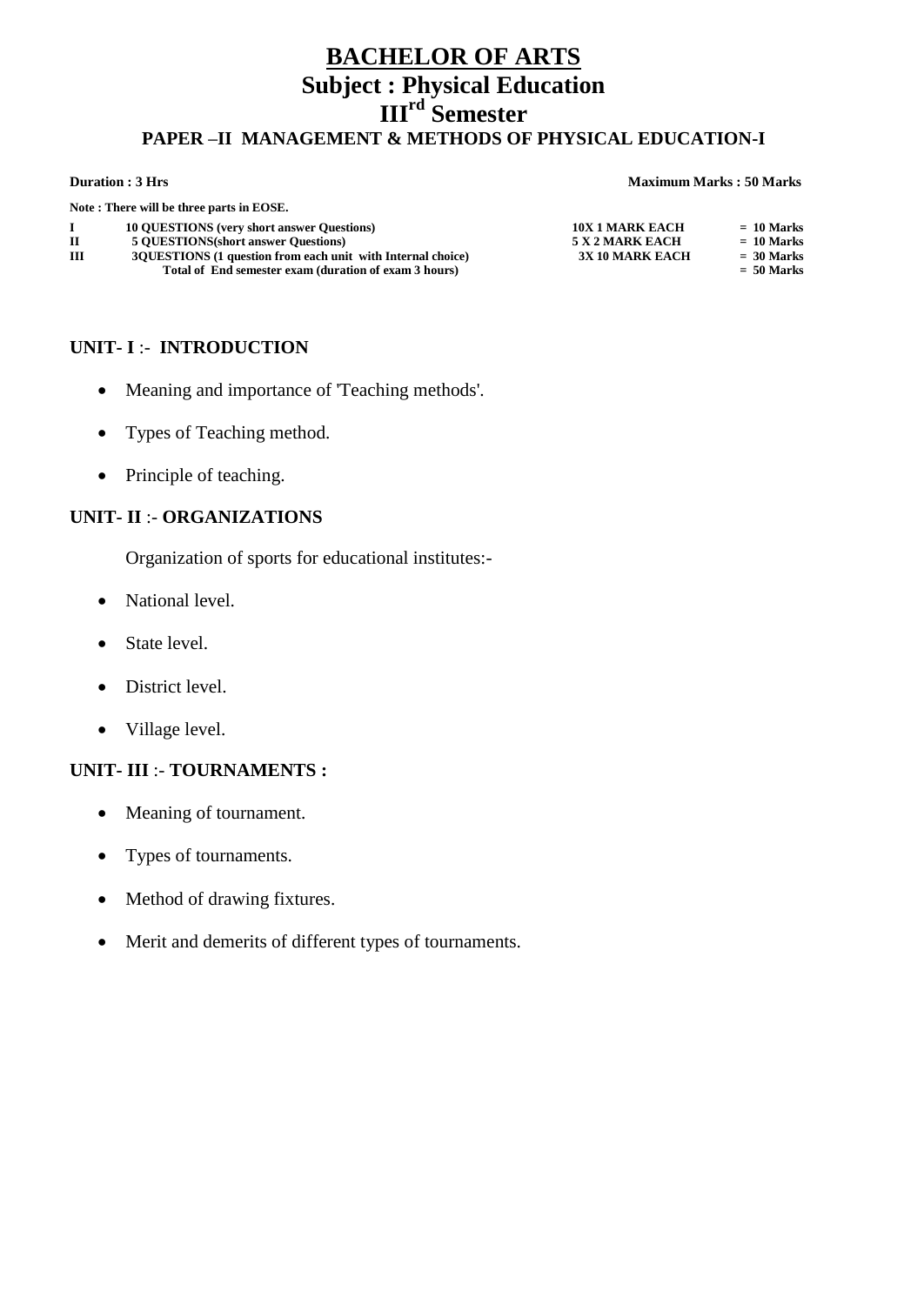# **BACHELOR OF ARTS Subject : Physical Education IV th Semester PAPER –I ANATOMY AND PHYSIOLOGY OF EXERCISE-II**

### **Duration : 3 Hrs Maximum Marks : 50 Marks**

|             | Note: There will be three parts in EOSE.                      |                        |              |
|-------------|---------------------------------------------------------------|------------------------|--------------|
|             | <b>10 OUESTIONS</b> (very short answer Questions)             | <b>10X 1 MARK EACH</b> | $= 10$ Marks |
| $\mathbf H$ | <b>5 OUESTIONS</b> (short answer Questions)                   | 5 X 2 MARK EACH        | $= 10$ Marks |
| Ш           | 30 JUESTIONS (1 question from each unit with Internal choice) | <b>3X 10 MARK EACH</b> | $= 30$ Marks |
|             | Total of End semester exam (duration of exam 3 hours)         |                        | $= 50$ Marks |

## **UNIT- I** :- **Growth and Development**

- Define Growth and Development.
- Difference between Growth and Development
- Role of Glands in Growth and Development.
- Definition and Physiological concept of physical fitness training.
- Definition and importance of
	- -warming up
	- -conditioning
- Physiological aspects of Developments of strength, speed, agility.

## **UNIT- II** :- **PHYSIOLOGY OF EXERCISE**

Effects of exercises on:-

- Respiration system.
- Circulation system
- Muscular system.

## **UNIT- III** :-

- Neuro Muscular co-ordination.
- Second wind.

Oxygen dept.

- Kinesthetic Sense
- Stitch and Cramp.
- Obesity and body weight control.
- Fatigue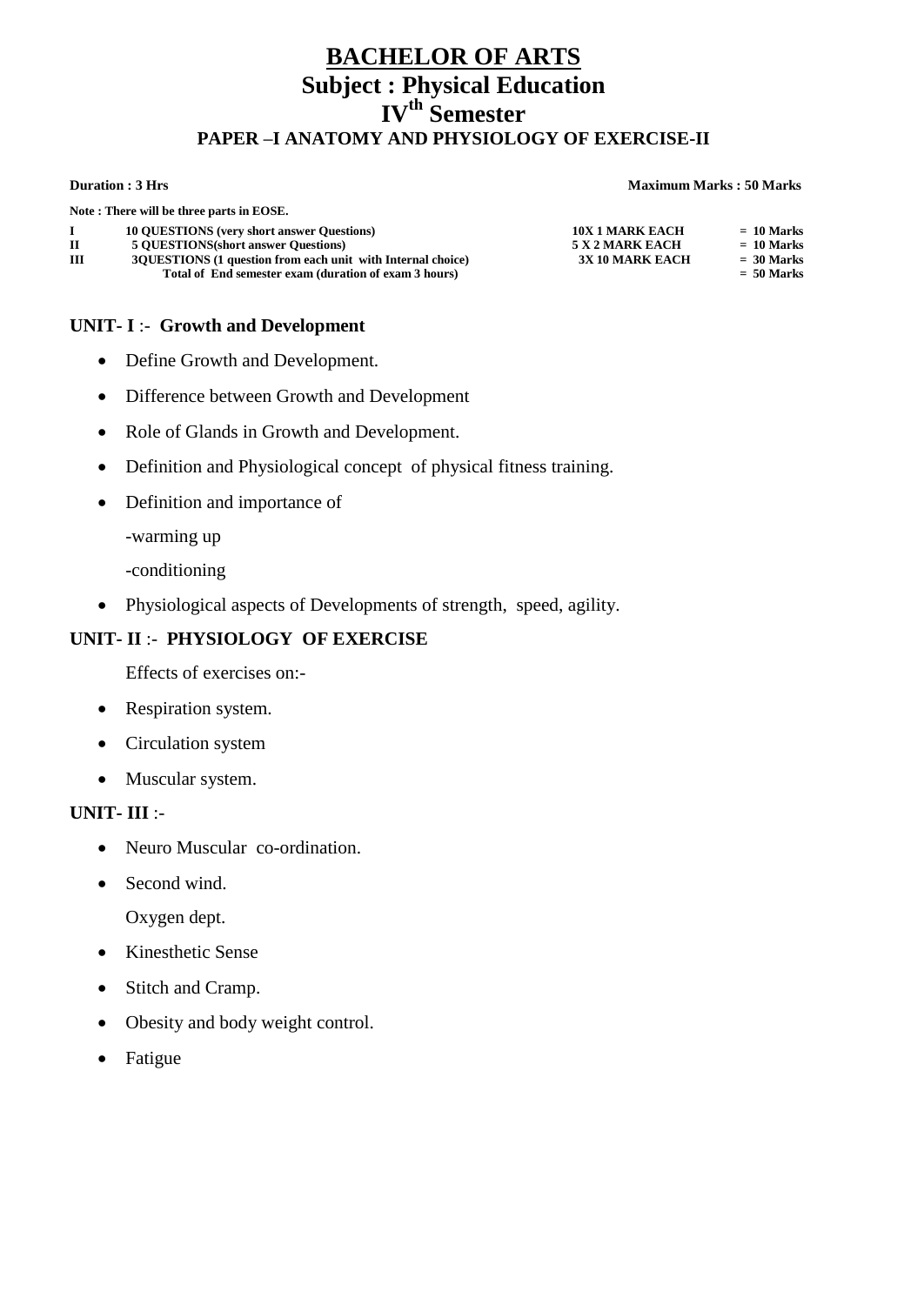# **BHELOR OF ARTS Subject : Physical Education IV th Semester PAPER –II MANAGEMENT & METHODS OF PHYSICAL EDUCATION-II**

### **Duration : 3 Hrs Maximum Marks : 50 Marks**

|     | Note: There will be three parts in EOSE.                      |                        |              |
|-----|---------------------------------------------------------------|------------------------|--------------|
| . п | <b>10 OUESTIONS</b> (very short answer Questions)             | <b>10X 1 MARK EACH</b> | $= 10$ Marks |
| П   | <b>5 OUESTIONS(short answer Questions)</b>                    | 5 X 2 MARK EACH        | $= 10$ Marks |
| Ш   | 30 JUESTIONS (1 question from each unit with Internal choice) | <b>3X 10 MARK EACH</b> | $= 30$ Marks |
|     | Total of End semester exam (duration of exam 3 hours)         |                        | $= 50$ Marks |
|     |                                                               |                        |              |

## **UNIT- I** :- **FACILITIES AND EQUIPMENTS**

- Need and importance of equipments for physical education.
- An Ideal list of equipment for physical education.
- Role of equipment in physical education.

## **UNIT- II** :- **Purchasing and Maintaining**

- Realistic approach in purchase procedure of equipment.
- Maintenance of equipment.
- Development of improvised equipment and store keeping.

## **UNIT- III** :-**Budget and office Management.**

- Physical education budget and its preparation.
- Maintenance of records, filling and office correspondence.
- Maintenance of accounts, income & expenditure (Sources)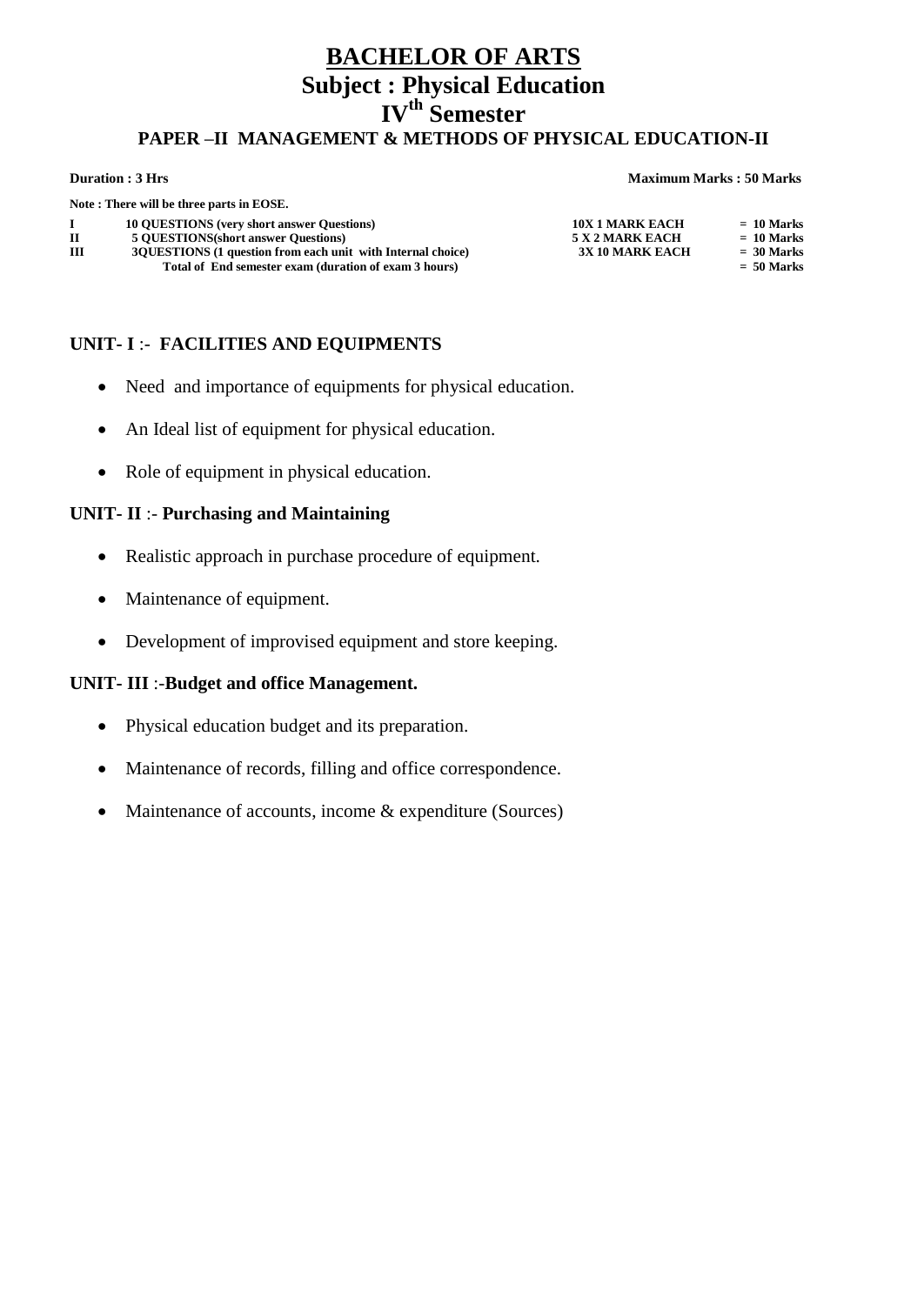# **BACHELOR OF ARTS Subject : Physical Education V th Semester PAPER –I HEALTH EDUCATION-I**

### **Duration : 3 Hrs Maximum Marks : 50 Marks**

| Note: There will be three parts in EOSE.                                              |              |
|---------------------------------------------------------------------------------------|--------------|
| <b>10 OUESTIONS</b> (very short answer Questions)<br><b>10X 1 MARK EACH</b>           | $= 10$ Marks |
| <b>5 OUESTIONS</b> (short answer Questions)<br>5 X 2 MARK EACH<br>П                   | $= 10$ Marks |
| ш<br>30 JUESTIONS (1 question from each unit with Internal choice)<br>3X 10 MARK EACH | $= 30$ Marks |
| Total of End semester exam (duration of exam 3 hours)                                 | $= 50$ Marks |

## **UNIT- I** :-

- Meaning, Definition and need of health education .
- Aims and objectives of health education.
- Factor effecting health.
- Scope of health education for school  $&$  college students.

## **UNIT- II** :-

- Concept of health and fitness.
- Component of Physical fitness.
- Importance of health to individual, family  $&$  state.

- Mental health and its relation up with physical education.
- Balance diet and Nutrition & its components.
- Function of food in the body.
- Required diet for sports persons.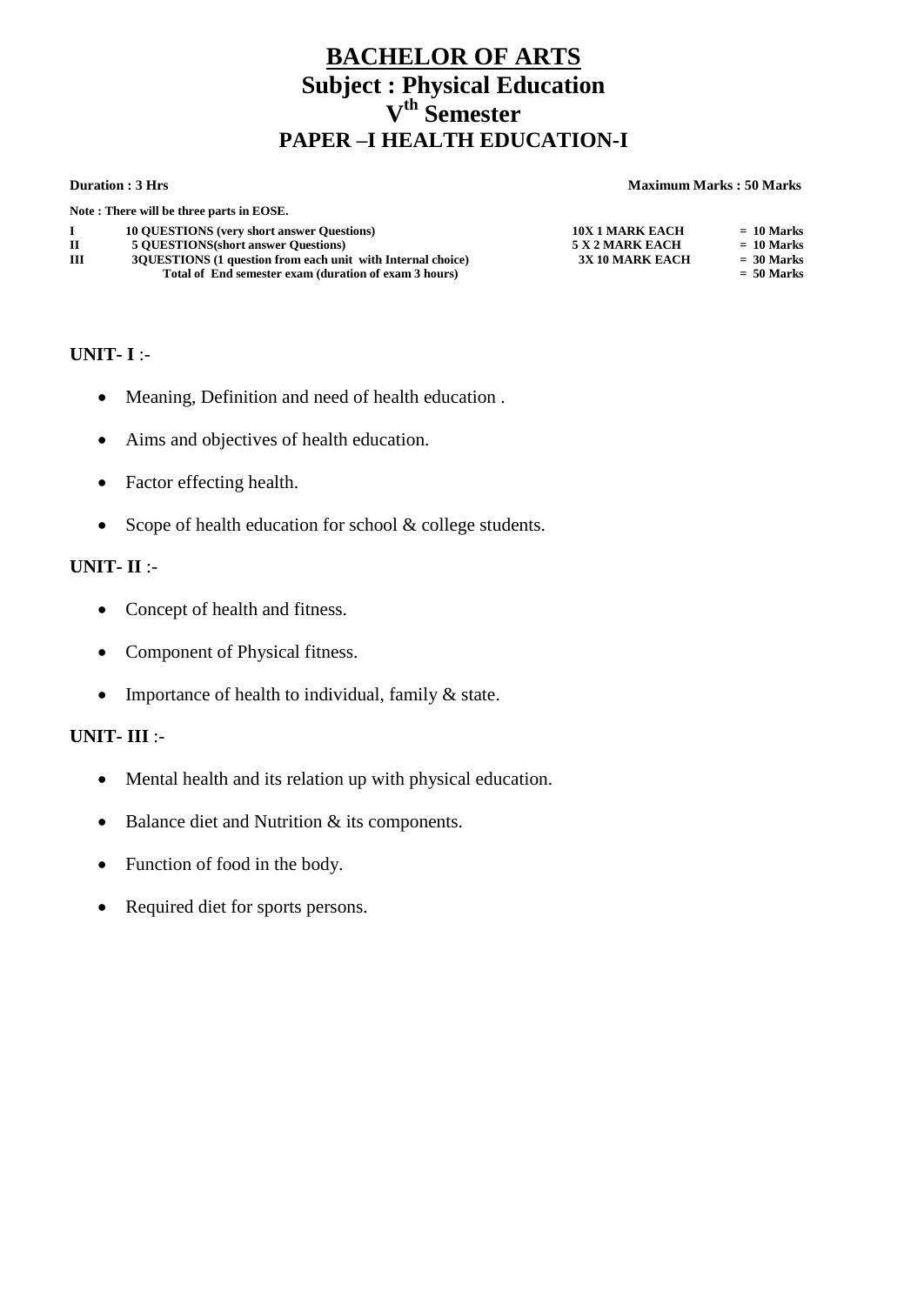# **BACHELOR OF ARTS Subject : Physical Education V th Semester PAPER –II TEST AND MEASUREMENT-I**

### **Duration : 3 Hrs Maximum Marks : 50 Marks**

| $= 10$ Marks                 |
|------------------------------|
| $= 10$ Marks                 |
| $= 30$ Marks<br>$= 50$ Marks |
|                              |

## **UNIT- I** :-

- Meaning of Test & Measurement and Evaluation.
- Importance of Test & measurement in Physical Education.
- Criteria of construction of test.
- $\bullet$  Item to be included in objectives & subjective test.
- Administration of Test programme.

## **UNIT- II** :- **STATISTICS**

- $\bullet$  Meaning & definitions.
- Need and importance of statistics
- Data, types of data, source at data collection
- Graphic presentation, meaning & definition type of grapes.

- Meaning of control tendency (Mean, mode, median) meaning, uses & calculation from frequency table.
- Co-relation-meaning & calculation.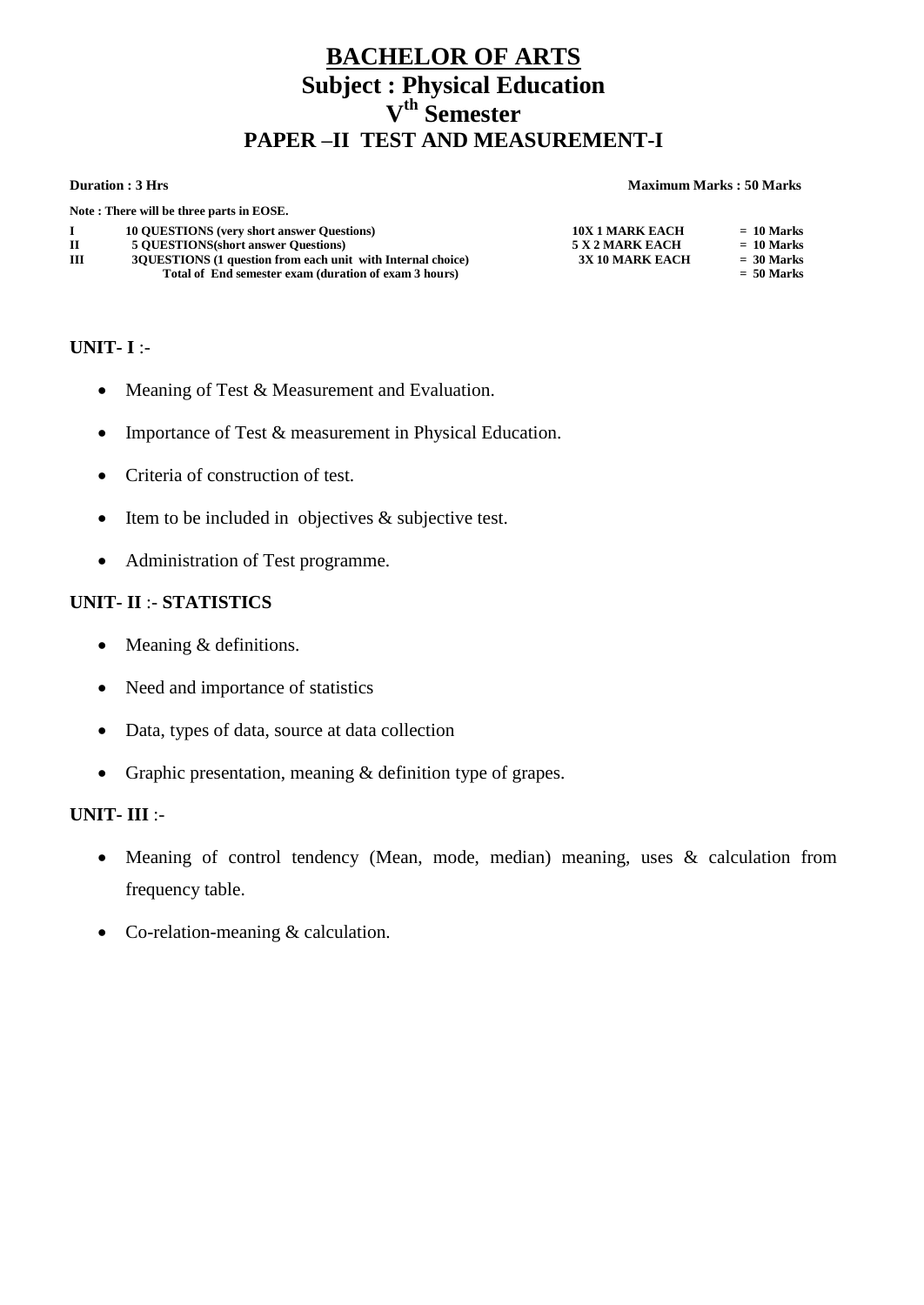# **BACHELOR OF ARTS Subject : Physical Education VI th Semester PAPER –I HEALTH EDUCATION-II**

### **Duration : 3 Hrs Maximum Marks : 50 Marks**

|   | Note: There will be three parts in EOSE.                      |                        |              |
|---|---------------------------------------------------------------|------------------------|--------------|
|   | <b>10 OUESTIONS</b> (very short answer Questions)             | <b>10X 1 MARK EACH</b> | $= 10$ Marks |
|   | <b>5 OUESTIONS</b> (short answer Questions)                   | 5 X 2 MARK EACH        | $= 10$ Marks |
| Ш | 30 JUESTIONS (1 question from each unit with Internal choice) | <b>3X 10 MARK EACH</b> | $=$ 30 Marks |
|   | Total of End semester exam (duration of exam 3 hours)         |                        | $= 50$ Marks |

## **UNIT- I** :- **Hygiene**

- Personal Hygiene- Meaning & definition,
- Needs & importance of personal Hygiene.
- Effect of Tobacco, Alcohol, Drugs on the body.
- Hygiene habbits.

## **UNIT- II** :- **Communicable Disease- Symptoms, precautions, treatment.**

| Malaria     | Smallpox              | Hydrophobia  |
|-------------|-----------------------|--------------|
| <b>AIDS</b> | <b>Whooping Cough</b> | Tuberculosis |
| Cholera     | Diphtheria            | Leprosy      |
| Dysentery   | <b>Tetanus</b>        |              |

Postures -deformity and its treatment.

## **UNIT- III :- SAFETY**

- Meaning, Principles, Need & importance at safety.
- Role of safety for preventing accident in sports.
- Common injuries in sports and their prevention.
- First aid-definition, qualities of first aiders.